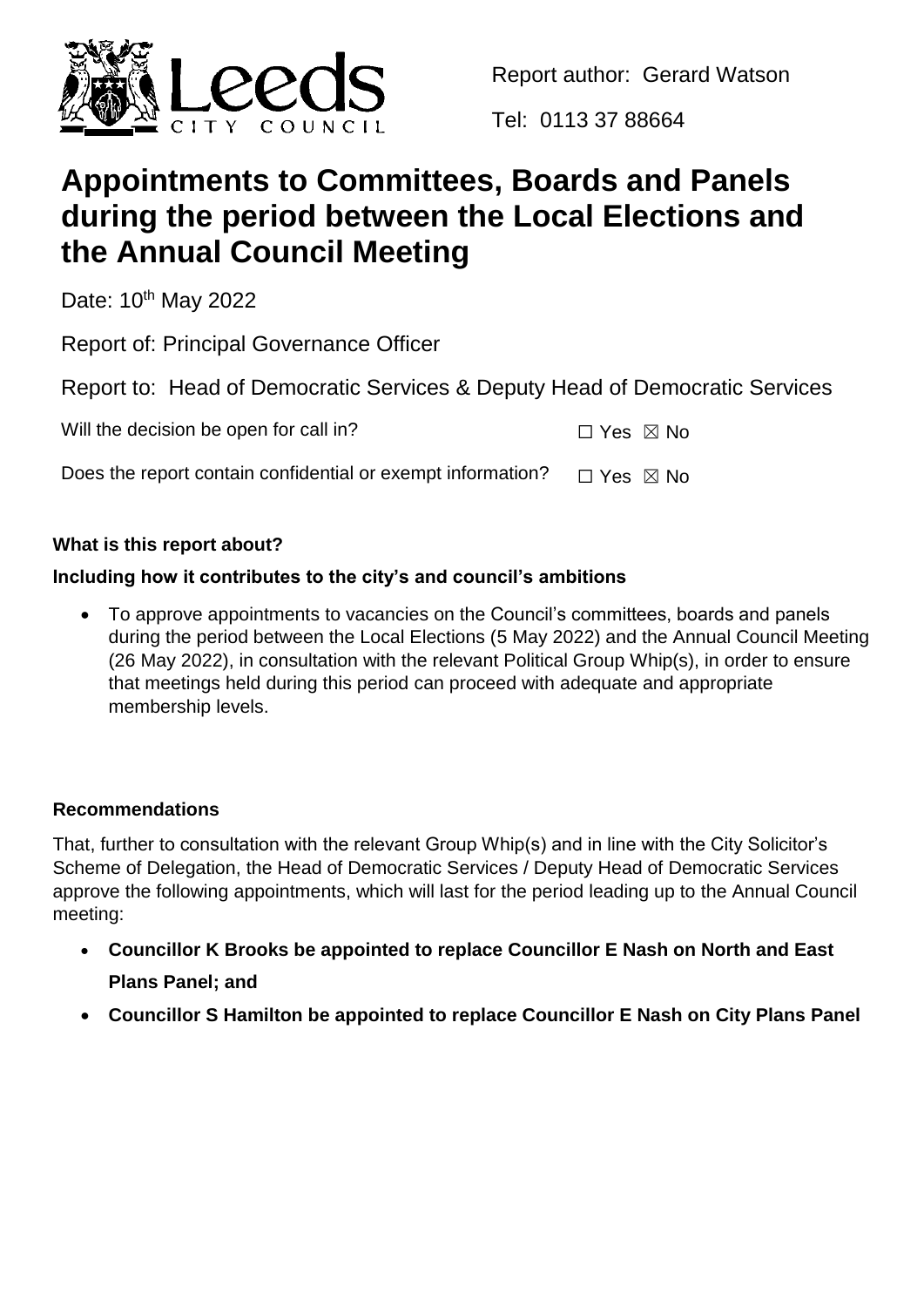# **Why is the proposal being put forward?**

1 In line with the City Solicitor's delegated authority, a decision to appoint to vacancies on the Council's committees, boards and panels during the period between the Local Elections (5 May 2022) and the Annual Council Meeting (26 May 2022) will ensure that those meetings scheduled to be held during that time can proceed with adequate and appropriate membership levels. Such appointments will last for the period leading up to the Annual Council meeting.

## **What impact will this proposal have?**

| Wards affected: N/A               |            |                |
|-----------------------------------|------------|----------------|
| Have ward members been consulted? | $\Box$ Yes | $\boxtimes$ No |

## **What consultation and engagement has taken place?**

2 Political Group Whips have been consulted, as appropriate.

## **What are the resource implications?**

3 There are no specific implications regarding resources and value for money arising from this report.

## **What are the legal implications?**

4 The delegated decision relating to this report is not subject to Call In, as it falls within the City Solicitor's Council (non-executive) delegated authority. It is therefore a 'Council Function'.

The City Solicitor has sub-delegated this responsibility to the Head of Democratic Services and the Deputy Head of Democratic Services.

# **What are the key risks and how are they being managed?**

5 Making such appointments to the Committees, Boards and Panels will ensure that those meetings scheduled to be held between the Local Elections and the Annual Council Meeting can proceed with adequate and appropriate membership levels.

# **Does this proposal support the council's three Key Pillars?**

☐ Inclusive Growth ☐ Health and Wellbeing ☐ Climate Emergency

6 Although the above Key Pillars are not relevant to the decision being proposed, fully operational and quorate Committee, Board and Panel meetings are in line with the Council's policies and the priorities.

# **Options, timescales and measuring success**

#### **What other options were considered?**